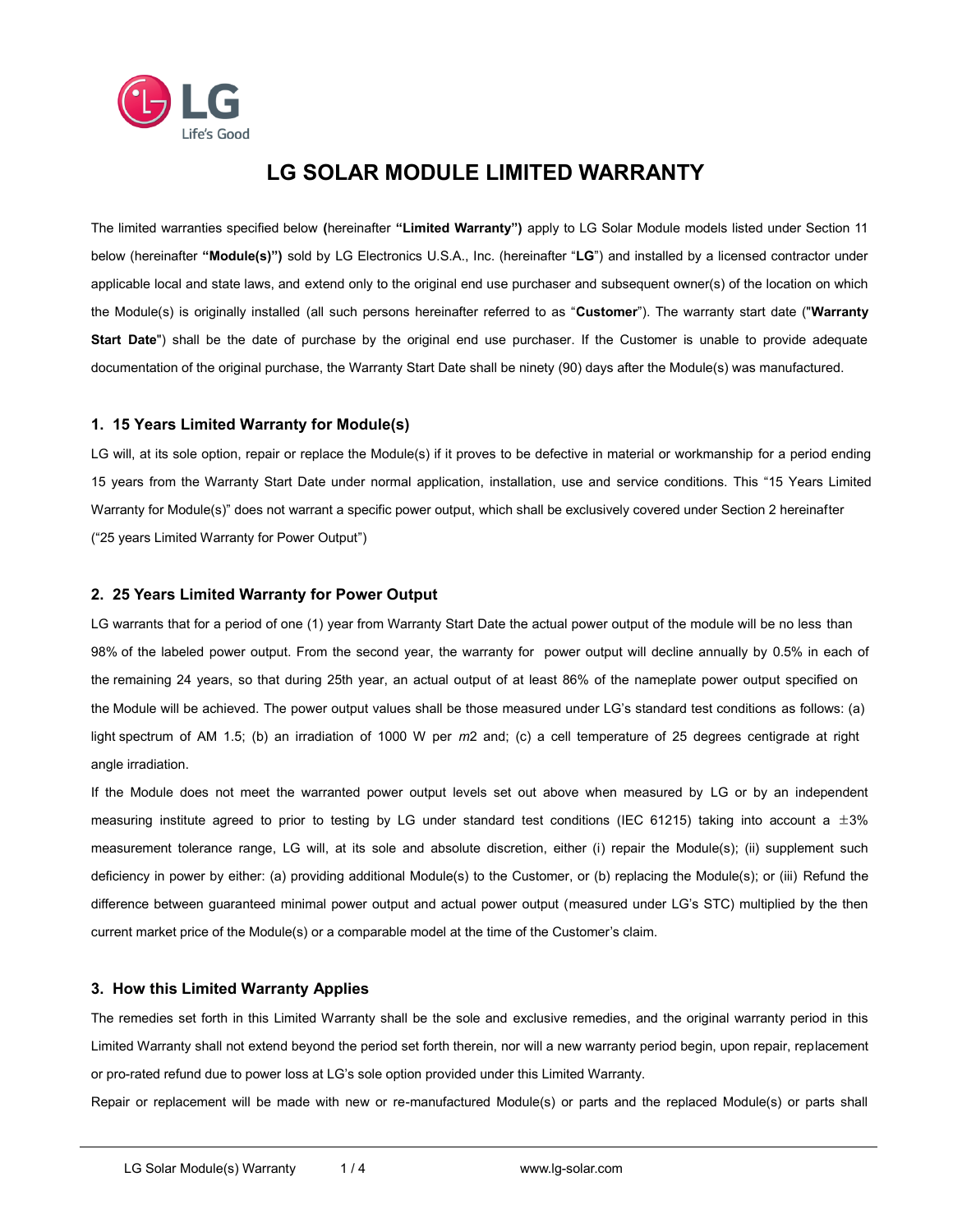

become the property of LG. In the event the Module(s) is no longer available, LG reserves the right, at its sole option, to deliver new or remanufactured Module(s) that may differ in size, color, shape, model number, and/or power level.

This Limited Warranty covers the transportation cost for reshipment of any repaired or replaced Module(s) to the Customer site, but does NOT cover the transportation cost and risk including shipping damage or loss for return of the Module(s) to LG or LG's authorized agent and any other costs associated with installation, removal, or re-installation of the Module(s). If Module(s) returned to LG is found not to be defective or this Limited Warranty has expired, the Customer is responsible to pay for return shipping cost.

## **4. Limited Warranty Exclusions**

- **4-1.** This Limited Warranty does **NOT** apply to Module(s):
- (a) Sold and/or installed outside the geographic territory of the United States and US territories;
- (b) Sold AS IS or WITH ALL FAULTS or consumables; or
- (c) That had a serial number or any part thereof altered, defaced or removed.

**4-2.** This Limited Warranty also does NOT apply to Module(s) which have been subjected to:

- (a) Damage and/or failure caused by use on a mobile unit including, but not limited to, vehicles, vessels, etc.;
- (b) Damage and/or failure caused by non-compliance with national and local electric codes;
- (c) Damage and/or failure caused by installations not in conformance with the Module(s) specifications, installation manuals, operation manuals, or labels attached to the Module(s);
- (d) Damage and/or failure caused by improper wiring, installation, or handling;
- (e) Damage and/or failure caused by devices and/or parts other than the Module(s) or by mounting methods of such devices and/or parts;
- (f) Damage and/or failure caused by improper or incorrectly performed maintenance, operation or modification;
- (g) Damage and/or failure caused by removal from the original place of installment;
- (h) Damage and/or failure caused by repairs not in accordance with LG's instructions;
- (i) Damage and/or failure caused by inappropriate handling during storage, packaging or transportation;
- (j) Damage and/or failure caused by external shock such as flying objects or external stress;
- (k) Damage and/or failure caused by direct contact with environmental pollution such as soot, acid rain or industrial chemicals including ammonia;
- (l) Damage and/or failure caused by direct contact with salt water;
- (m) Damage and/or failure caused by natural forces (earthquakes, tornados, floods, lightning, hurricanes, heavy snow, etc.) and fire, power failures, power surges or other unforeseen circumstances that are beyond LG's control;
- (n) Damage and/or failure caused by terrorist acts, riots, war or other man-made disasters;
- (o) Damage and/or failure caused by external stains or scratches that do not affect output;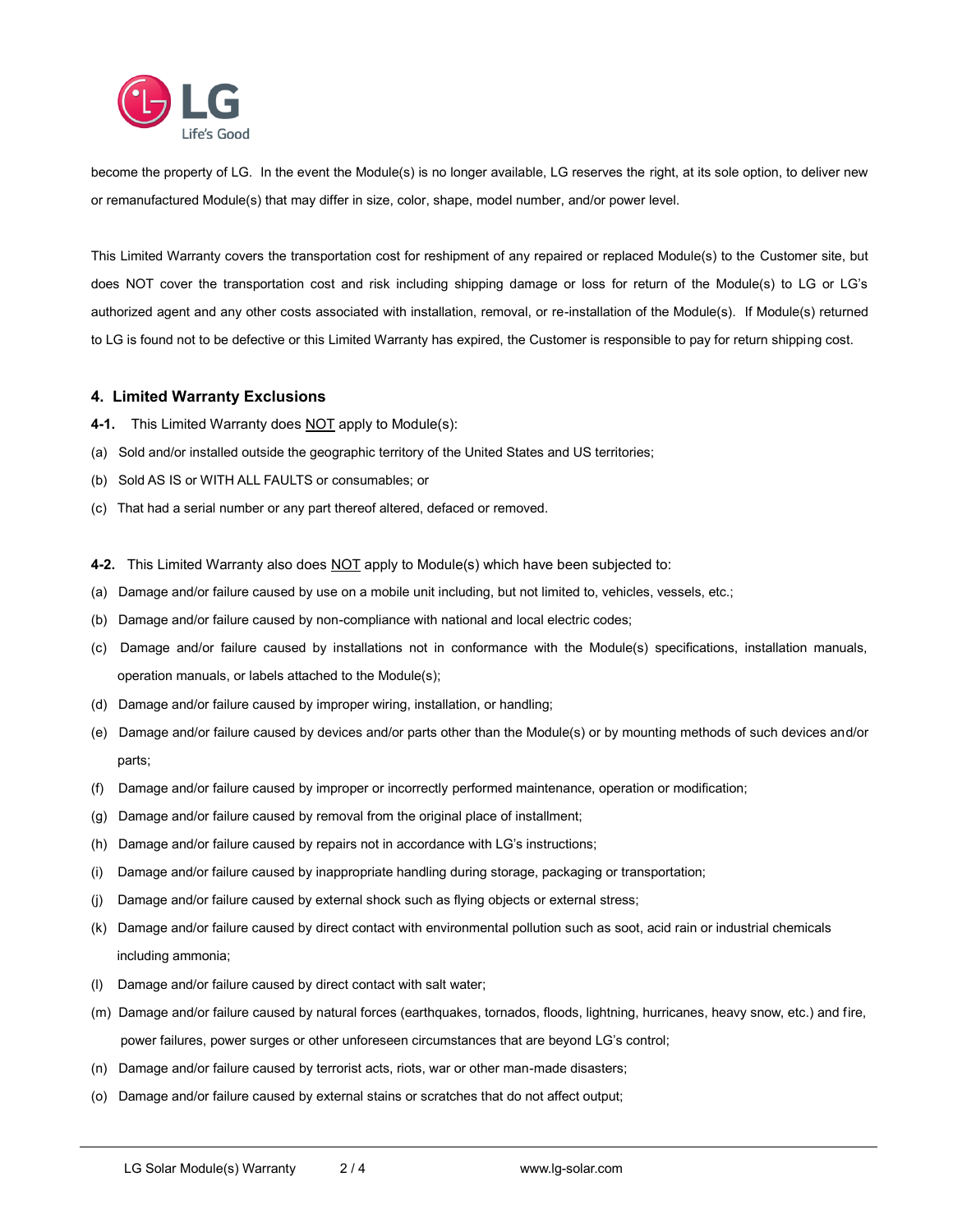

- (p) Damage and/or failure caused by sound, vibration, rust, scratching, or discolorations that are the result of normal wear and tear, aging or continuous use; or
- (q) Damage and/or failure caused by Module(s) installed in a location that exceeds operating conditions.

#### **5. Limitation of Warranty Scope**

**EXCEPT TO THE EXTENT PROHIBITED BY APPLICABLE LAW, ANY IMPLIED WARRANTY OF MERCHANTABILITY OR FITNESS FOR A PARTICULAR PURPOSE ON THE MODULE(S) IS LIMITED IN DURATION OF THIS LIMITED WARRANTY. UNDER NO CIRCUMSTANCES SHALL LG BE LIABLE FOR ANY INCIDENTAL, SPECIAL OR CONSEQUENTIAL DAMAGES INCLUDING, WITHOUT LIMITATION, LOST GOODWILL, LOST REVENUES OR PROFITS, WORK STOPPAGE, MODULE(S) FAILURE, IMPAIRMENT OF OTHER GOODS, COSTS OF REMOVAL AND REINSTALLATION OF THE MODULE(S), LOSS OF USE, INJURY TO PERSONS OR PROPERTY ARISING OUT OR RELATED TO THE MODULE(S). LG'S TOTAL LIABILITY, IF ANY, DAMAGES OR OTHERWISE, SHALL NOT EXCEED THE INVOICE VALUE PAID BY THE CUSTOMER FOR THE MODULE(S) OR SERVICE(S) FURNISHED, WHICH IS THE SUBJECT OF A CLAIM OR DISPUTE.** 

**SOME STATES DO NOT ALLOW THE EXCLUSION OR LIMITATION OF INCIDENTAL OR CONSEQUENTIAL DAMAGES, OR ALLOW LIMITATIONS ON HOW LONG AN IMPLIED WARRANTY LASTS, SO THE ABOVE LIMITATIONS OR EXCLUSIONS MAY NOT APPLY TO YOU. THIS LIMITED WARRANTY GIVES THE CUSTOMER SPECIFIC LEGAL RIGHTS; CUSTOMERS MAY ALSO HAVE OTHER RIGHTS THAT VARY FROM STATE TO STATE.** 

# **6. Assertion of Claims**

The assertion of claims under this Limited Warranty presupposes that the Customer has (i) informed the authorized reseller/distributor of our Module(s) in writing of the alleged claim, or that; (ii) this written notification has-been sent directly to the address stated in Section 7 below in the event that the authorized reseller/distributor no longer exists (e.g. due to discontinuance of business or bankruptcy). Any such assertion of claims must be accompanied by the original sales receipt as the proof of purchase and time of purchase of LG Module(s). The assertion of the claim must occur within thirty (30) days from the date that the claim is identified. The return of Module(s) may only occur after the written authorization of LG has been given.

#### **7. Obtaining Warranty Performance**

Customers who believe they have a justified claim covered by this Limited Warranty must immediately notify the authorized LG representative, or contact LG directly by writing to:

# **LG Electronics U.S.A. Inc.**

Solar Business Team 1000 Sylvan Ave. Englewood Cliffs, NJ 07632 Email: lg.solar@lge.com